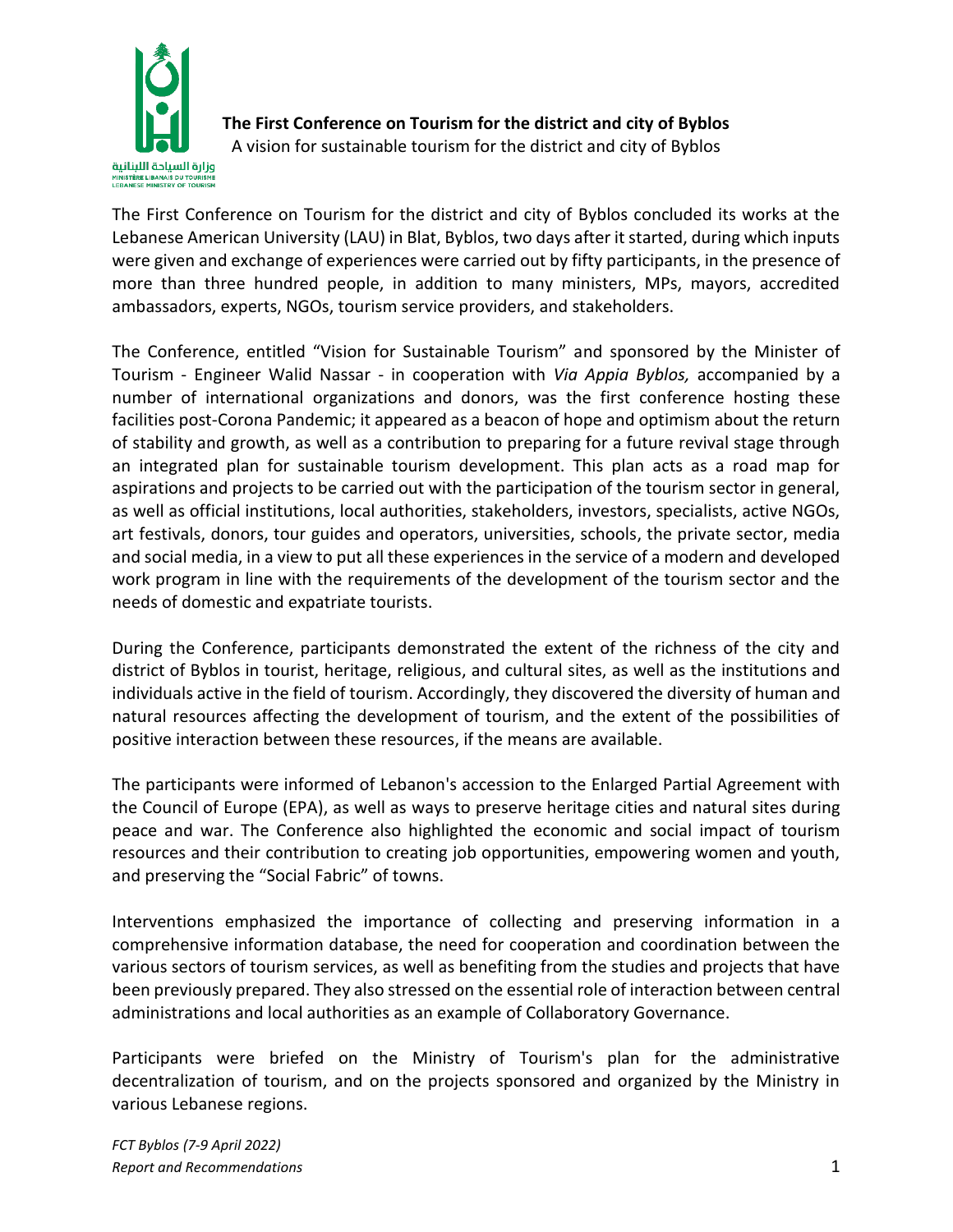The ways of integration between the city and the district through tourism programs and packages were discussed, along with the need to monitor and improve the quality of tourism services and adopt the correct measures to achieve sustainability.

The participants valued the initiative of the Lebanese American University (LAU) in following up the implementation of the conference's decisions, especially in the field of collecting and disseminating information through an electronic platform to ensure the continuity of information management, as well as the initiative of the International Centre for Advanced Mediterranean Agronomic Studies – CIHEAM - IAM Bari – to provide support for regional cooperation projects between the countries of the European Union and Lebanon for sustainable development. They were also briefed on the possibilities of cooperation with French cities to support tourism projects.

The Follow-up Committee discussed the observations, recommendations and decisions presented by the participants, to be finalized and published by the Ministry of Tourism, in order to follow up their implementation.

Accordingly, the following recommendations were made:

- 1- Information Database
	- 1.1. Following-up on collecting and preserving information in a comprehensive and detailed information database, as well as publishing, updating, and managing it in a sustainable way.
	- 1.2. Involving content creators on electronic platforms, including producers, directors, and bloggers.
	- 1.3. Following-up on the implementation of the conference's decisions in cooperation with the Lebanese American University (LAU) in the field of collecting and disseminating information through an electronic platform to ensure the continuity of managing the information database.

### 2- Local Tourism Business Group

Establishing a Tourism Authority in the form of a representative local business group from the public and private sectors under the title of Collaboratory Governance, one of the tasks of which is to adopt a regional action plan to develop, promote, and empower the tourism sectors, preserve the tourism heritage in the region, and coordinate between the stakeholders.

### 3- Means of Achieving Sustainability

Adopting measures and means that achieve sustainability through objective cultural, environmental, and economic criteria that ensure the monitoring of the safety and quality of services, as well as clearly identify and define these services and their categories.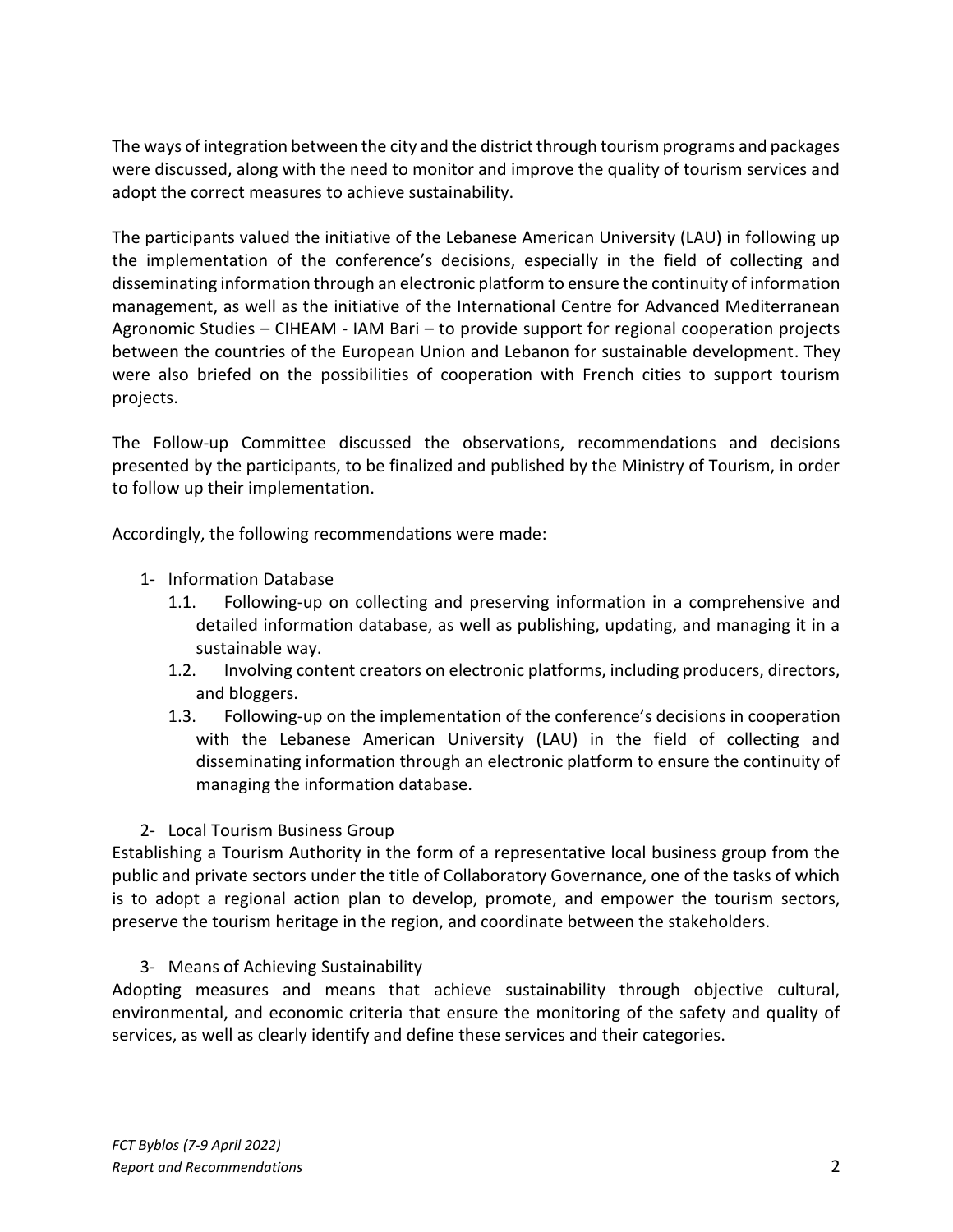- 4- Creation of Job Opportunities
	- 4.1. Promoting income-generating activities for women and youth through gender equality.
	- 4.2. Encouraging creative design, innovation, business and social models, the development of small emerging enterprises, and targeted tourism initiatives.
	- 4.3. Empowering small and medium craft enterprises, cooperatives, and civil societies through specialized programs in food safety, quality assurance, financial knowledge, readiness to export the product, creative communication, and attracting new customer segments.

## 5- Legal Texts

Updating and developing the legal and regulatory texts that govern the public and private tourism facilities.

- 6- International Cooperation
	- 6.1. Strengthening cooperation with the World Tourism Organization (UNWTO) and with regional institutions concerned with tourism activity.
	- 6.2. Securing means of communication between local projects on the one hand, and local and international institutions, organizations, and associations with experience in studying the assessment, financing, and monitoring the implementation of tourism projects through the local tourism authority and coordinating between studies, plans, and projects on the other hand.
	- 6.3. Briefing the participants on the renewal of the International Centre for Advanced Mediterranean Agronomic Studies – CIHEAM - IAM Bari's commitment to provide support for regional cooperation projects between the European Union and Lebanon for sustainable development. They also learned about the possibilities of cooperation with French cities to support tourism projects.
- 7- Religious Tourism
	- 7.1. Developing religious tourism paths.
	- 7.2. Seeking to integrate the culture of religious tourism into the educational curricula.
- 8- Maritime Tourism
	- 8.1. Working to include Lebanon into the maritime tourism routes through the institutions operating in the Mediterranean, which will secure additional incomes, reorganize the service providers sector, and contribute to the development of coastal regions.
	- 8.2. Setting the applied frameworks for Byblos Marine Reserve.
	- 8.3. Seeking to study and implement the *Escale à Byblos* project for Maritime tourism, and put forward the floating port project north of the city of Byblos, in accordance with the recommendations of UNESCO through the BOT system and the public-private sectors partnership. That is in addition to linking the port to a local road network,